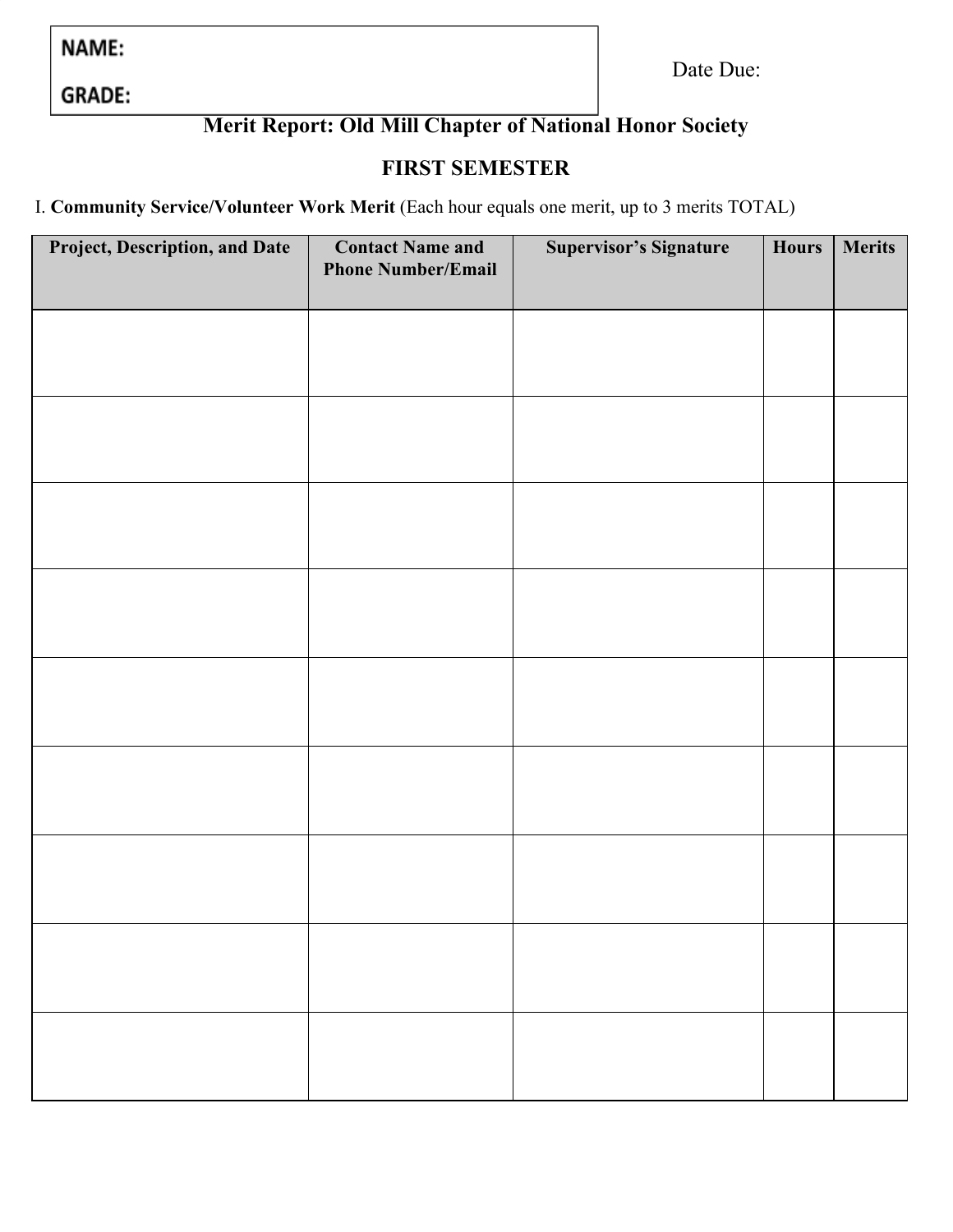| NAME: |  |  |
|-------|--|--|
|-------|--|--|

GRADE:

II: **Extracurricular Activities (In School.** Each club, activity, or sport is one merit):

| <b>Club Name</b> | <b>Advisor's Name and</b><br><b>Phone Number</b> | Advisor's Signature (only sign if participant is<br>an ACTIVE member) | Merit |
|------------------|--------------------------------------------------|-----------------------------------------------------------------------|-------|
|                  |                                                  |                                                                       |       |
|                  |                                                  |                                                                       |       |
|                  |                                                  |                                                                       |       |
|                  |                                                  |                                                                       |       |
|                  |                                                  |                                                                       |       |
|                  |                                                  |                                                                       |       |
|                  |                                                  |                                                                       |       |

## **III: Position of Leadership Merits** (Officer/Captain positions equal 1 merit).

| <b>Leadership Position</b> | <b>Advisor's Name and Phone or</b><br>Email | <b>Advisor's Signature</b> | Merit |
|----------------------------|---------------------------------------------|----------------------------|-------|
|                            |                                             |                            |       |
|                            |                                             |                            |       |
|                            |                                             |                            |       |
|                            |                                             |                            |       |